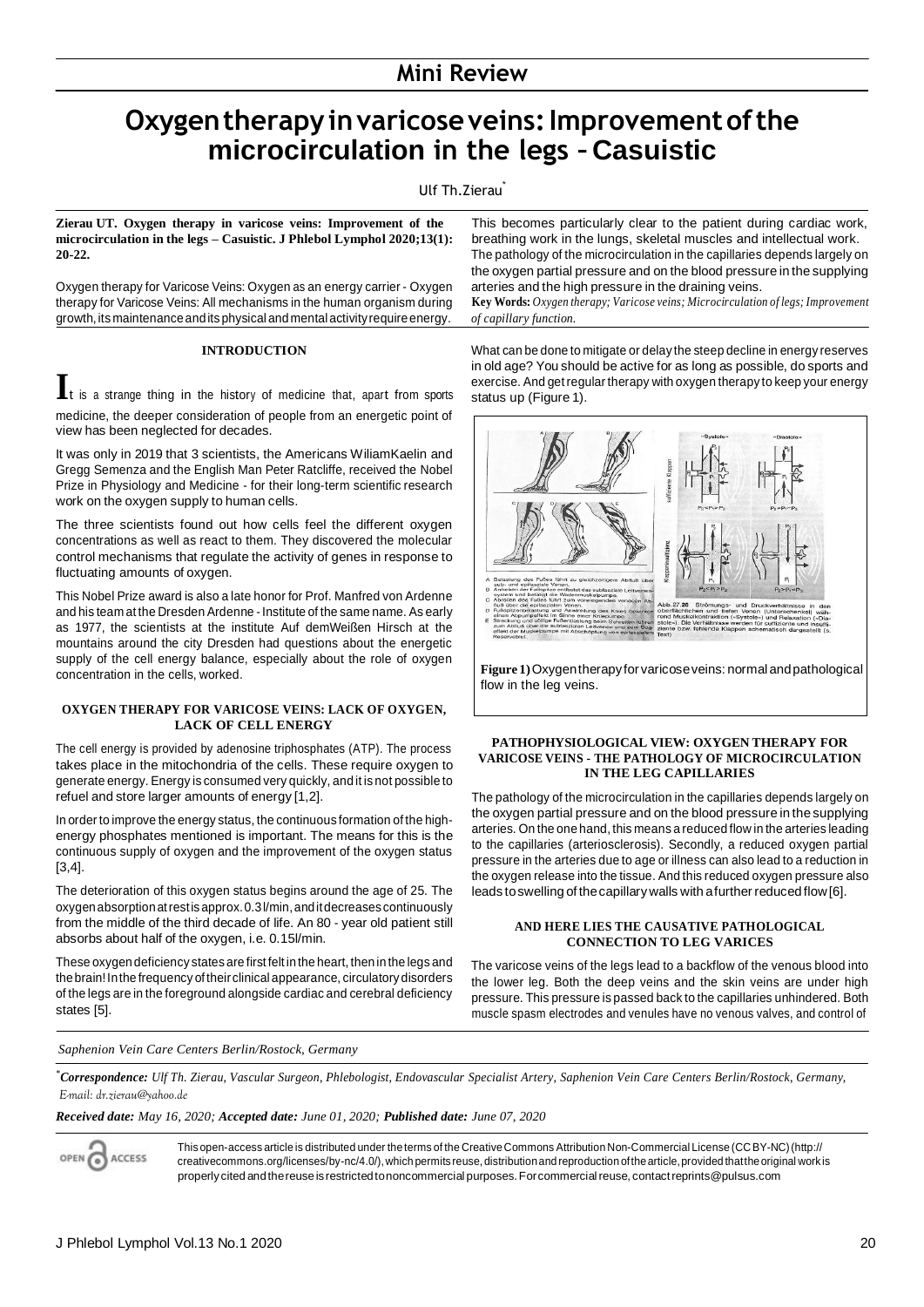the venous blood in the microcirculatory area is not possible. This means that the capillaries are under further tension, in addition to the reduction in the oxygen partial pressure, the venous pressure also causes the capillary walls to swell and cause a pathological deformation of these microcirculatory vessels.

On the one hand swelling of the capillary wall due to reduced oxygen partial pressure in the arteries, swelling and deformation of the capillary walls due to high venous back pressure. We are dealing here with an identical pathological effect on the capillary wall due to two completely different causes (Figure2).



**Figure 2)**Oxygentherapy for varicoseveins: swelling of thecapillary walls and deformation due to high venous pressure (left picture), swelling due to insufficient oxygen partial pressure (picture middle and right).

## **THERAPEUTICAL VIEW: OXYGEN THERAPY FOR VARICOSE VEINS - WHAT CAN WE DO?**

It should be considered whether, in addition to the minimally invasive therapy of the varicose veins on the legs by means of microfoam and catheter interventions (VenaSeal®, radio wave, laser), an accompanying treatment using oxygen multi-step therapy should be carried out [7].

The restoration of the varicose veins initially leads to a significant reduction in venous pressure in the entire venous tract up to the capillaries. The accompanying oxygen therapy generates a significant increase in the oxygen partial pressure with improved oxygen saturation of the cells and thus also leads to a swelling of the microcirculatory vessels [8].

Twodifferent therapy concepts with a clear effect synergy -improvementof the microcirculation in the legs (Figure 3).



## **THERAPEUTICVIEW: OXYGEN THERAPY FOR VARICOSE VEINS - OUR THERAPEUTIC CONSEQUENCES**

After a few weeks of thinking about, studying the literature and testing with an oxygen multi-step therapy system, we decided to offer this accompanying therapy to our patients with immediate effect. We carry out this therapy - as can be seen in the video - parallel to the post-operative compression massage therapy. This massage therapy is carried out post op after every catheter

intervention, whether VenaSeal®, radio frequency or Sealing Microfoam. The compression therapy lasts 25 - 30 minutes, the oxygentherapy is used over the entire course of the compression massage. At the beginning of oxygen therapy and at the end of the therapy cycle, we measure the initial value of the oxygen partial pressure and the therapeutic valueachieved and document this in a patient's own oxygen therapy pass. The oxygen masks remain withthe patient for the further sessions - we do not clean them or use them again with another patient. In addition to normalizing the venous pressure, the aim is to improve the oxygen partial pressure in order to improve the microcirculation in the legs in a sustainable and multifunctional way [9].

Actual experiences with a 75 - year old patient showed an increase in the oxygen partial pressure from 62 mmHg to 78 mmHg after a session of 20 minutes. A  $pO<sub>2</sub>$  of 74 mmHg was measured in a 54 year old patient before therapy. After 30 minutes of compression and oxygen therapy, a  $pO<sub>2</sub>$  of 92 mmHg was reached [10].

## **CASUISTIC VIEW**

Abriefcasereportabouta longcourse ofthedisease:A69-years oldpatient reported to us 6 months ago about a leg ulcer on the right footmedial side that had existed for 10 years. Attempts to conservative therapy to date have been very complex and have visited several Vein Care Centers and dermatologists. The only therapeutic approach was intensive compression therapy and regular massages. In addition, dressing changes and ulcer cleaning were performed 2 days a week [11].

At the first visit in our practice, a pronounced varicose strain of the GSV and SSV, as well as numerous insufficient perforator veins on the right lower leg were revealed by duplex sonography. Also, a lower leg and para plantar arcus varicose diagnosed.

We first performed a VenaSeal® ablation of the GSV and the SSV simultaneously in one operation. About 14 days later, we started sealing foam sessions to treat the perforating veins and varicose veins. In parallel, we always performed a compression massage of the legs immediately after the surgery [12].

After 4 months, the actual ulcer was healed very well. However, the patient now complained about a new ulcer and the heel sole. Here we saw no indication for a new surgical/interventional intervention. In addition to compression therapy and regular wound cleaning by the patient herself, massages and an oxygen multi-step therapy were started in our practice. So far 7 sessions have been held. The success is amazing, the ulcerations on the heel have healed, the ulcer on the sole of the foot has become significantly smaller and neatly granulated. The patient can go to work again(Figure 4).



**Figure 4)** Ulceracruresright leg– 10years withoutanyhealing,thenafter Sealing GSV and SSV with VenaSeal® and oxygen therapy faster healing process. Combination therapy oxygen and intermittent compression with 12-chamber device.